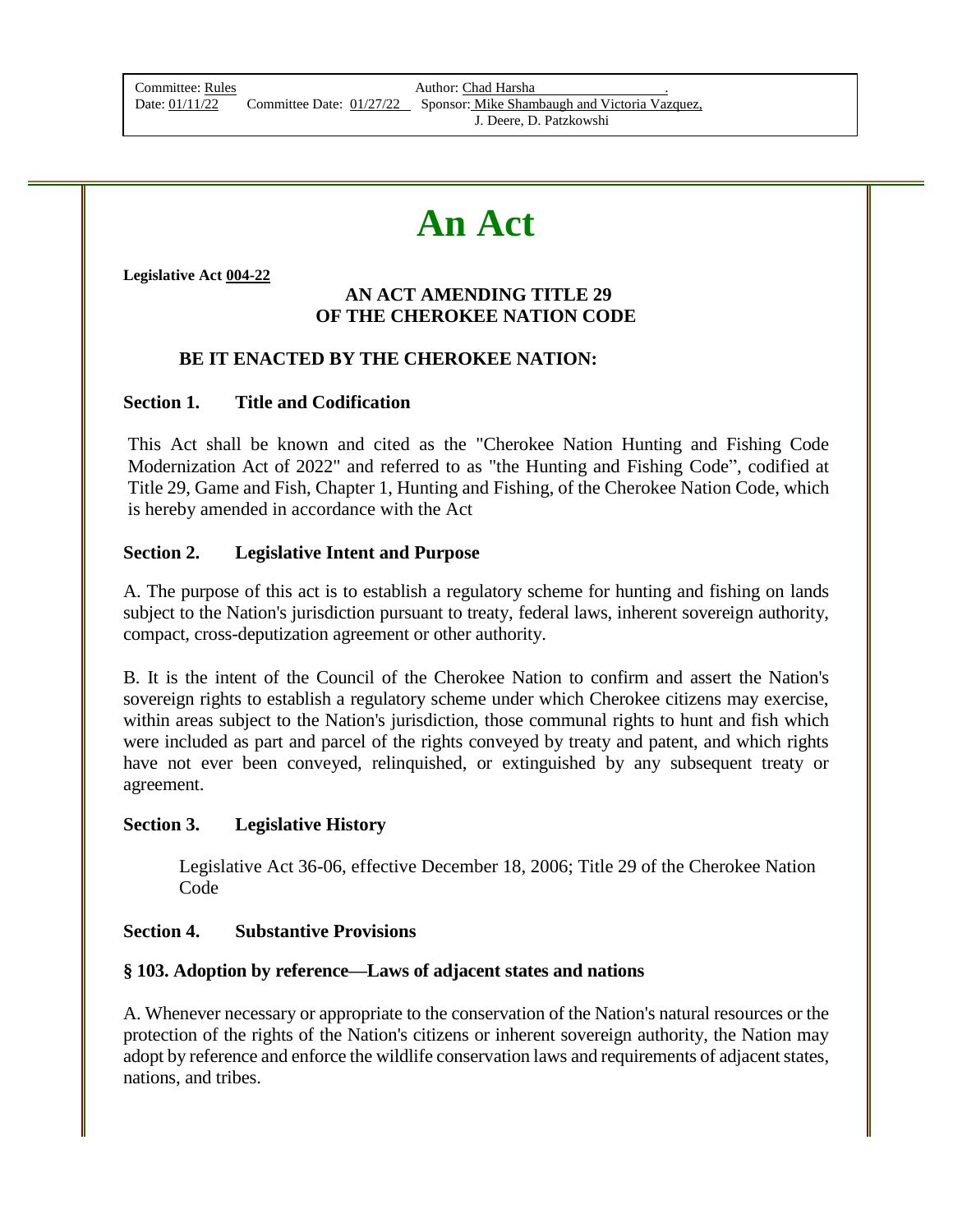B. Requirements for fish and wildlife under the jurisdiction of Cherokee Nation that are established pursuant to applicable federal laws such as the Migratory Bird Treaty Act, 16 U.S.C. § 703 et seq. and Endangered Species Act, 16 U.S.C. § 1531 et seq. and other applicable federal laws, are hereby adopted by reference as minimum requirements.

C. The provisions of the Oklahoma State Wildlife Conservation Code (29 O.S. § 1-101 et seq.), federal migratory bird seasons, and official requirements for hunting and fishing established by rules of the Oklahoma Wildlife Conservation Commission, shall apply to lands, waters, fish and wildlife, and Persons subject to the jurisdiction of Cherokee Nation, except as specified herein or otherwise inconsistent with Cherokee Nation law.

#### **§ 104. Modification of laws adopted by reference**

A. The provisions of laws and rules adopted by reference shall be read in all instances to give full effect to the establishment and implementation of a comprehensive Cherokee Nation wildlife program.

B. For purposes of this chapter, the following modifications shall apply to any provisions of law or regulation that may be adopted by reference:

1. Where the term **"Attorney General"** or **"General Counsel"** is used, it shall mean the Attorney General of Cherokee Nation.

2. Where the term **"code"** is used, it shall refer to this Cherokee Nation Hunting and Fishing Code and any rules or regulations adopted or promulgated in accordance herewith.

3. Where reference is made to a **"county jail"** or **"state prison"**, it shall refer to such facilities as are used for imprisonment by Cherokee Nation.

4. Where there is reference to any **"Court"**, it shall mean the Courts of the Cherokee Nation with corresponding jurisdiction.

5. Where the term **"Department"** is used, it shall mean such division of Cherokee Nation that the Principal Chief may designate.

6. Where the term **"Director"** is used, it shall mean the official to whom the Principal Chief has appointed such authority in writing.

7. Where the term **"Oklahoma"** or **"state"** is used, it shall mean Cherokee Nation.

8. Where the term **"Oklahoma Wildlife Conservation Commission"** or **"Commission"** is used, that authority shall vest in the Principal Chief of Cherokee Nation and any such designation or delegation.

9. Where the term **"Person"** is used, it shall mean an individual who is a member of any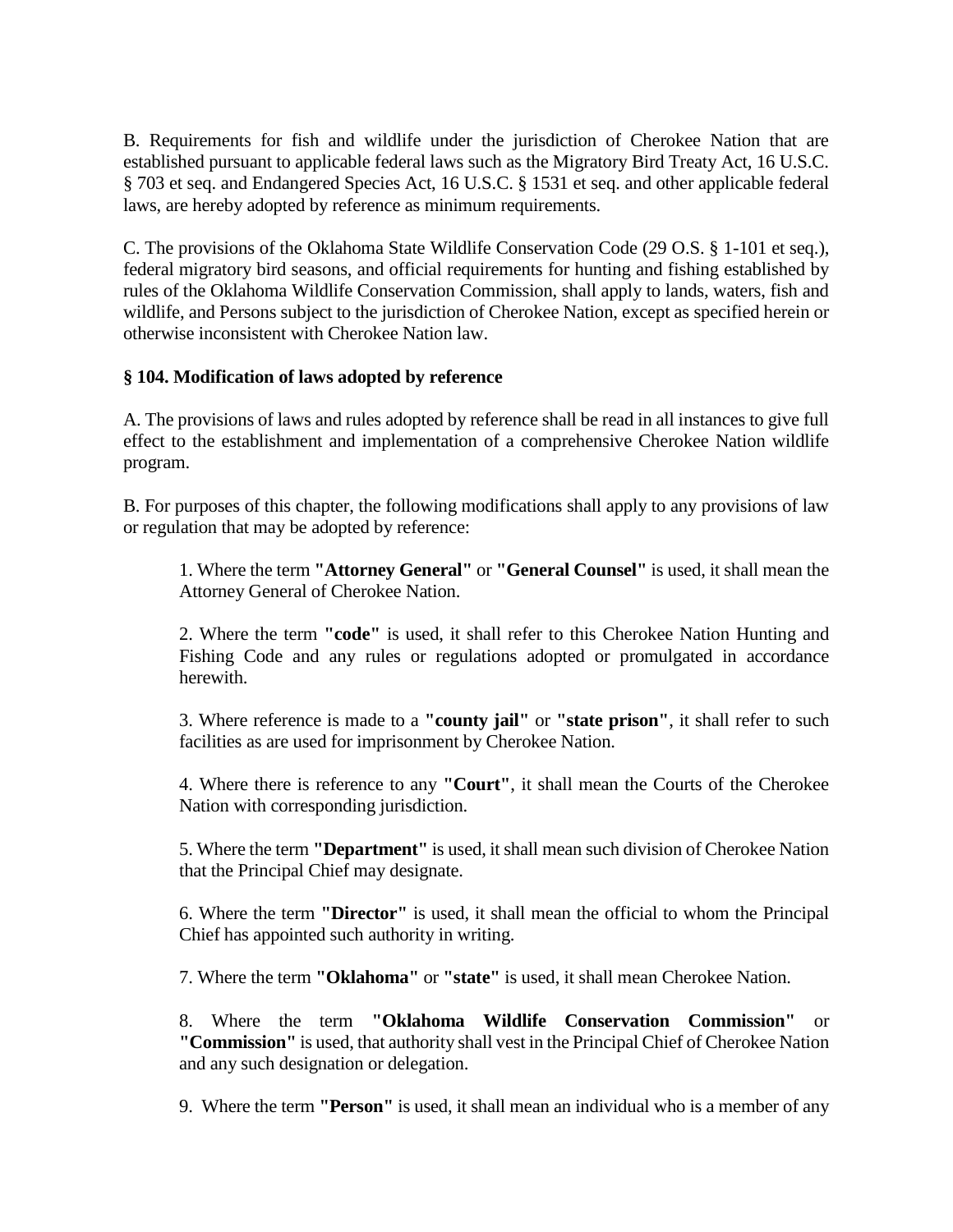federally recognized Indian tribe, including Alaska Native entities, or such other person who would be considered an "Indian" for the purposes of federal criminal prosecution under 18 U.S.C. §§ 1152-1153.

10. Where the term **"warden"** or **"game warden"** or **"law enforcement division"** is used, it shall mean the Cherokee Nation Marshal Service and those officials cross deputized or otherwise designated by the Principal Chief as having authority to issue field citations or take other actions regarding violations in accordance with the laws of the Cherokee Nation.

C. The following additional definitions shall apply:

1. Where reference is made to **"Cherokee citizen"**, it means any enrolled citizen of Cherokee Nation.

2. The term **"Reservation Lands"** shall include lands within the jurisdictional boundaries of the Cherokee Nation and constituting Indian Country as that term is defined by 18 U.S.C. § 1153, and such other areas subject to the Nation's jurisdiction.

3. The term **"Restricted Lands"** shall include lands the title to which is held, for any individual Cherokee Citizen, in trust by the United States or is subject to restriction against alienation imposed by the United States.

4. The term **"Tribal Lands"** shall include lands held in trust by the United States of America for the benefit of Cherokee Nation and fee lands owned by the Cherokee Nation, including any subdivision thereof.

#### **§ 105. Adoption of State Regulations**

The provisions of the Oklahoma Wildlife Conservation Code, 29 O.S. § 1–101 et seq. and regulations established in accordance therewith, are adopted by reference, with the following exceptions, unless otherwise modified by applicable rules or regulations promulgated in accordance with this Code:

29 O.S. § 2–147. Waters of the Nation.

Whenever the term **"waters of the Nation"** is used, it shall refer to waters of Cherokee Nation as defined in the Cherokee Nation Environmental Quality Code, 27 CNCA § 100 et seq.

29 O.S. § 3–204. Procedures.

The Department shall operate under the provisions of the Cherokee Nation Administrative Procedure Act, 1 CNCA § 101 et seq.

29 O.S. § 3–301. Dispositions of monies from fines and forfeitures.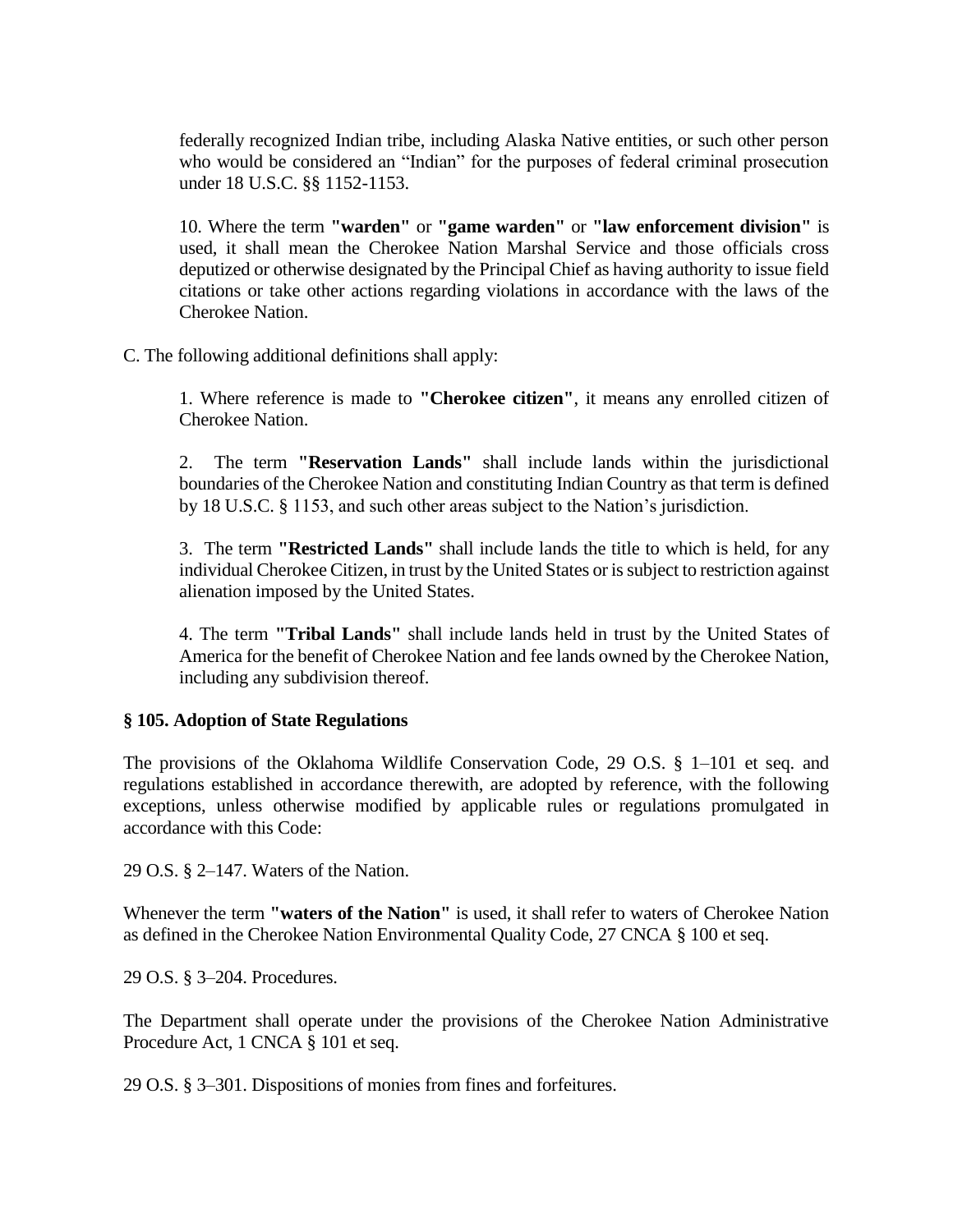Monies shall be collected by the Treasurer and be deposited into the Cherokee Nation general fund or such other accounts as may be authorized to promote wildlife conservation and management.

29 O.S. § 6–502. Closure of lands and waters.

The Department may designate specific Tribal Lands that shall be closed to hunting, fishing or related activities to support conservation and wildlife management in accordance with Cherokee Nation law and this Code.

29 O.S. § 7–204. Ownership of wildlife.

Fish and wildlife subject to the Nation's jurisdiction are the property of the Nation; provided however, in no event shall the Nation be held responsible for damages caused by fish and wildlife.

29 O.S. § 7–304. Wildlife refuges or wildlife management areas

Specific areas of Tribal Land may be designated as a wildlife refuge or special management area in accordance with Tribal law and any rule regulation hereafter promulgated. Special conditions or restrictions on activities may apply to such areas.

#### **§ 106. License requirements**

A. The Department designated by the Principal Chief shall have the authority to issue licenses, tags, and permits for hunting, fishing, trapping, and other activities as set forth in this Code.

B. A valid Cherokee Nation Tribal Citizenship Card shall be considered a valid license for hunting fishing, or trapping wildlife by Cherokee Citizens on Reservation Lands and Tribal Lands for noncommercial traditional uses, unless another licensing method is required in accordance with any rule or regulation hereafter promulgated.

C. Any Person who is not a Cherokee Citizen, but a member of a federally recognized Indian Tribe are authorized to hunt, fish, trap, or otherwise harvest wildlife on Reservation Lands, excluding Tribal Lands, in accordance with state law requirements for wildlife conservation, including licensing requirements; provided however:

1. Persons who are members of federally recognized Indian Tribe who are not Cherokee Nation Citizens may be allowed to obtain a permit or license from the Cherokee Nation to hunt, fish, trap, or otherwise harvest wildlife on Reservation Lands, or Tribal Lands, in accordance with a reciprocal or other intertribal agreement approved by the Principal Chief.

D. The Department may promulgate rules or regulations that limit the number of licenses, permits, establish appropriate conditions or restrictions or such other limitations for hunting, fishing, or otherwise harvesting wildlife or engaging in traditional outdoor activities consistent with good conservation practices and the goal of preserving the Nation's wildlife resources for future generations.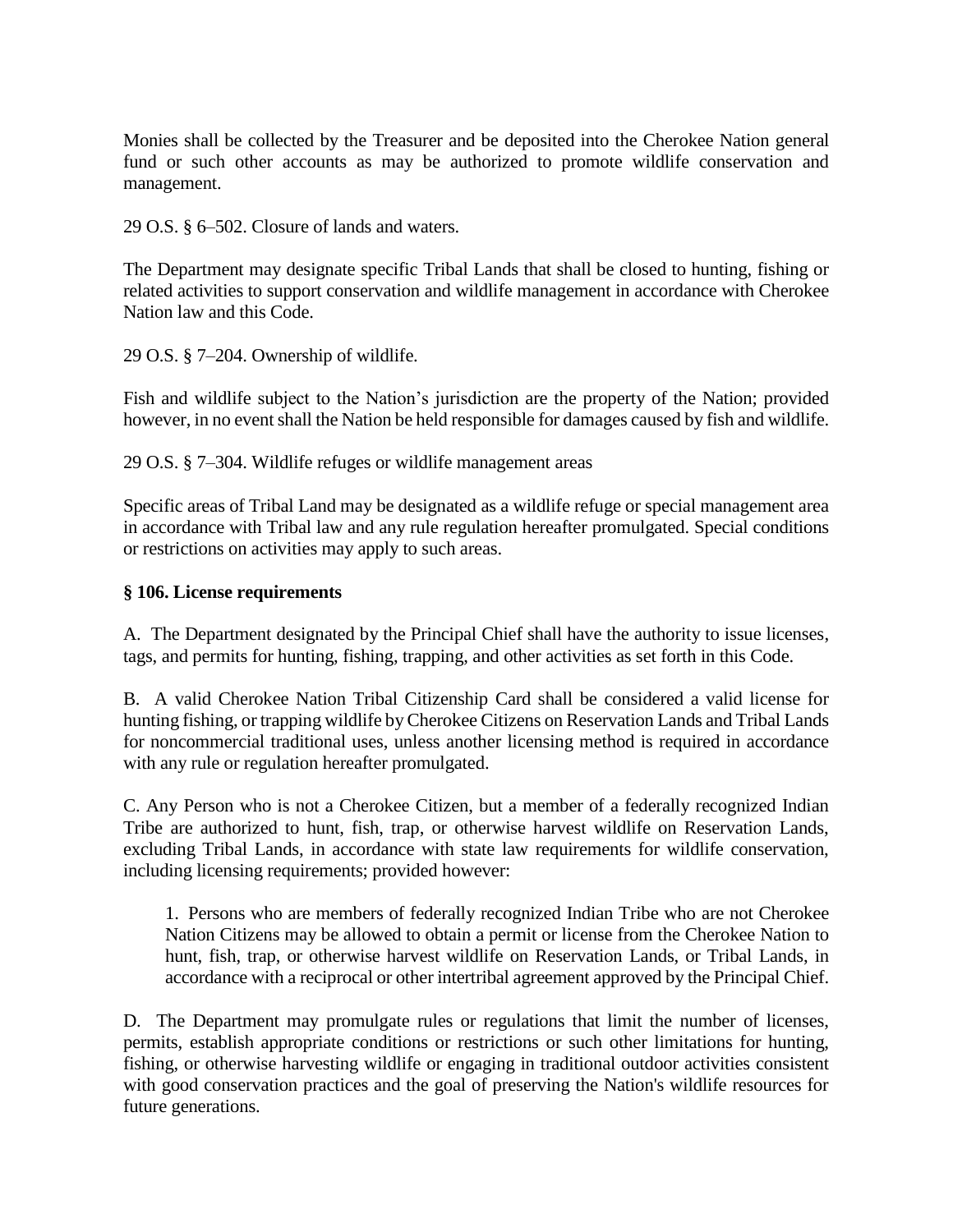E. Notwithstanding any provision of this Code, no exceptions shall be made, nor shall any provision be construed to deviate from the minimum requirements of federal law.

F. The Nation reserves the right to deny a permit application or to revoke a permit or license issued in accordance with this Code, and the regulations incorporated herein or otherwise promulgated, for any Person subject to the Nation's jurisdiction who violates Cherokee Nation law, federal law, or other applicable law.

# **§ 107. Wildlife harvest registration and checkpoints.**

A. The Department shall establish checkpoints or provide other methods for reporting applicable wildlife harvest by Cherokee Citizens having a valid license or permit issued by the Cherokee Nation to hunt, fish, trap, or otherwise harvest wildlife within Cherokee Nation Reservation Lands.

B. Such check point or reporting system shall include information such as date of harvest, type of wildlife harvested, and other data relevant to support informed fish and wildlife conservation and management decisions.

# **§ 108. Rules**

A. Except as specified herein, and until such time as the Department promulgates rules or regulations, the hunting and fishing rules of the Oklahoma Department of Wildlife Conservation shall apply to all Reservation Lands and Person subject to the jurisdiction of the Cherokee Nation.

B. The Department shall have the authority to promulgate, update, revise, modify or revoke any provisions or requirements contained in the rules of the Oklahoma Department of Wildlife Conservation, provided that:

1. The rules are not inconsistent with the provisions of this Code, Cherokee Nation law, and applicable federal law;

2. In the Department's reasonable view, the rules will support wildlife resource conservation, public safety, habitat preservation, and cultural practices; and

3. The requirements of the Cherokee Nation Administrative Procedure Act, 1 CNCA § 101 et seq., are followed.

# **§ 109. Management plans**

A. The Department, in cooperation with other departments of the Nation, shall prepare management plans for fish and wildlife resources of the Nation and their habitats. Such management plans may incorporate the conservation requirements adopted by the State of Oklahoma, adjacent states, nations, and tribes.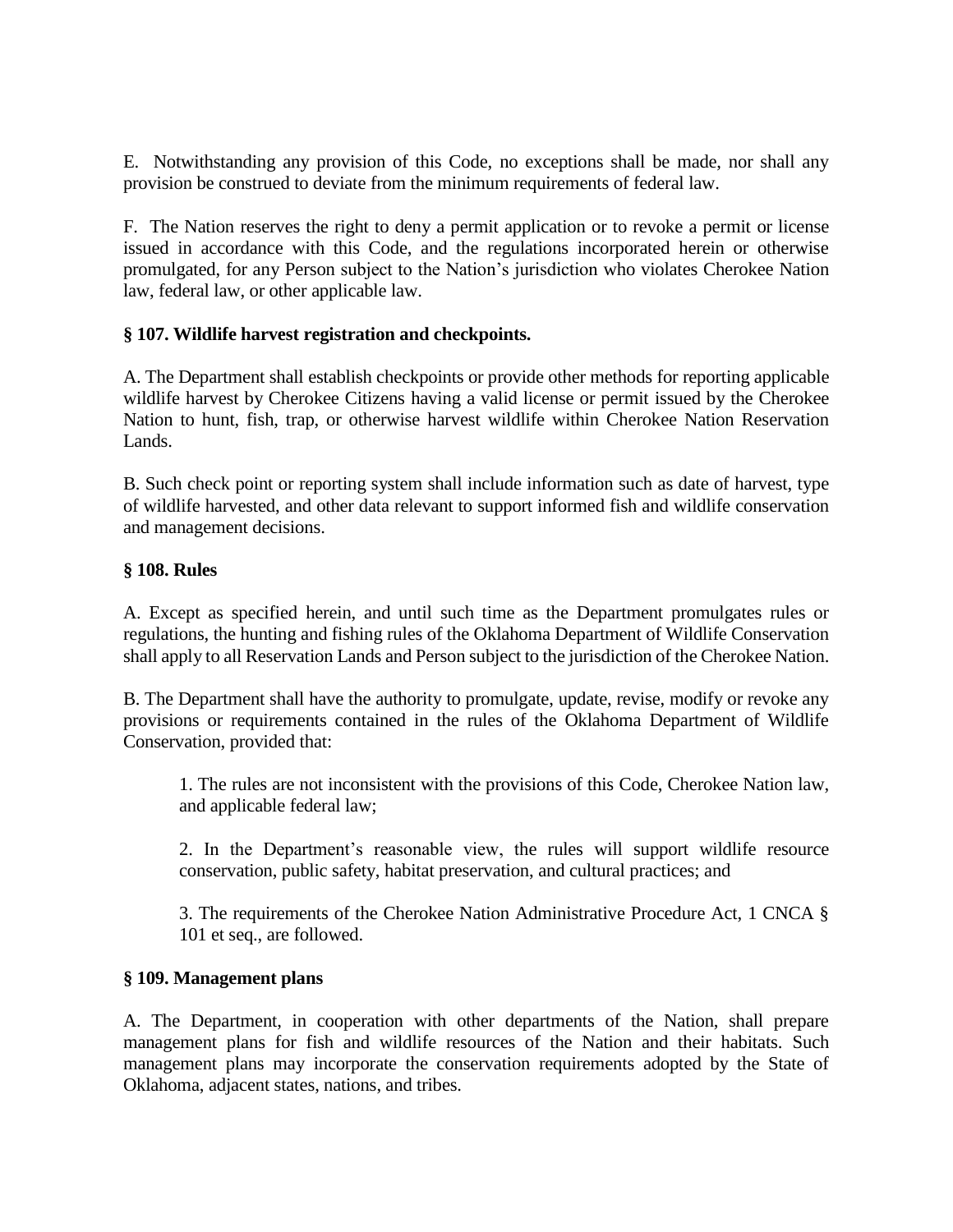B. The Management Plans may be adopted or incorporated in the Strategic Land Plan, Integrated Resource Management Plan and other guidance used to make decisions about tribal land development and future land purchases and may identify sensitive areas and limits on uses of fish and wildlife resources and their habitats by rule or regulation.

C. The Department may enter into agreements with private landowners, state agencies, and tribes, as appropriate for conservation of species, habitats, and the preservation of Cherokee culture.

# **§ 110. Permission to enter lands and general requirements**

A. No Person shall enter restricted lands or privately owned fee lands of another, or Tribal Lands closed to the public by applicable rule or regulation promulgated under this Code to hunt, fish, trap, harvest wildlife or otherwise engage in related activities without first obtaining appropriate permission from the owner of the lands privately held, or in the case of Tribal lands, a permit, license, or other valid authorization from the Department. Any person violating this provision shall be guilty of trespass and subject to criminal and civil penalties in accordance with this Code and Cherokee Nation law.

B. Any Person who may hunt, fish, or otherwise take, fish, birds, plants or wildlife on lands and waters subject to the Nation's jurisdiction shall comply with the requirements set forth in this code and rules promulgated hereunder, applicable federal laws, and the other laws of the Cherokee Nation.

# **§ 111. Enforcement and field citations**

The Cherokee Nation Marshal Service, and such officials designated by the Marshal, or otherwise in accordance with any cross deputization agreement and this Code, are authorized to issue field citations, make arrests, and confiscate property for violations of this Code and other Cherokee Nation law.

# **§ 112. Violations and Penalties**

A. Any Person violating any provision of this code or any rule or regulation incorporated herein or otherwise promulgated hereby, shall be guilty of a crime and/or a civil infraction and subject to the following penalties.

1. Criminal Penalties. Violation of this Code as established in this Section shall be a misdemeanor punishable by a term of imprisonment not to exceed one (1) year, or a fine in a sum not to exceed Five Thousand Dollars (\$5,000), or by both, and confiscation of vehicles, weapons, contraband, and/or equipment.

2. Civil Penalties. Violation of this Code as established in this Section shall also be a civil infraction punishable by a fine in a sum not to exceed Five Thousand Dollars (\$5,000) and confiscation of vehicles, weapons, contraband, and/or equipment.

B. The requirements and penalties established in this Code and the rules or regulations